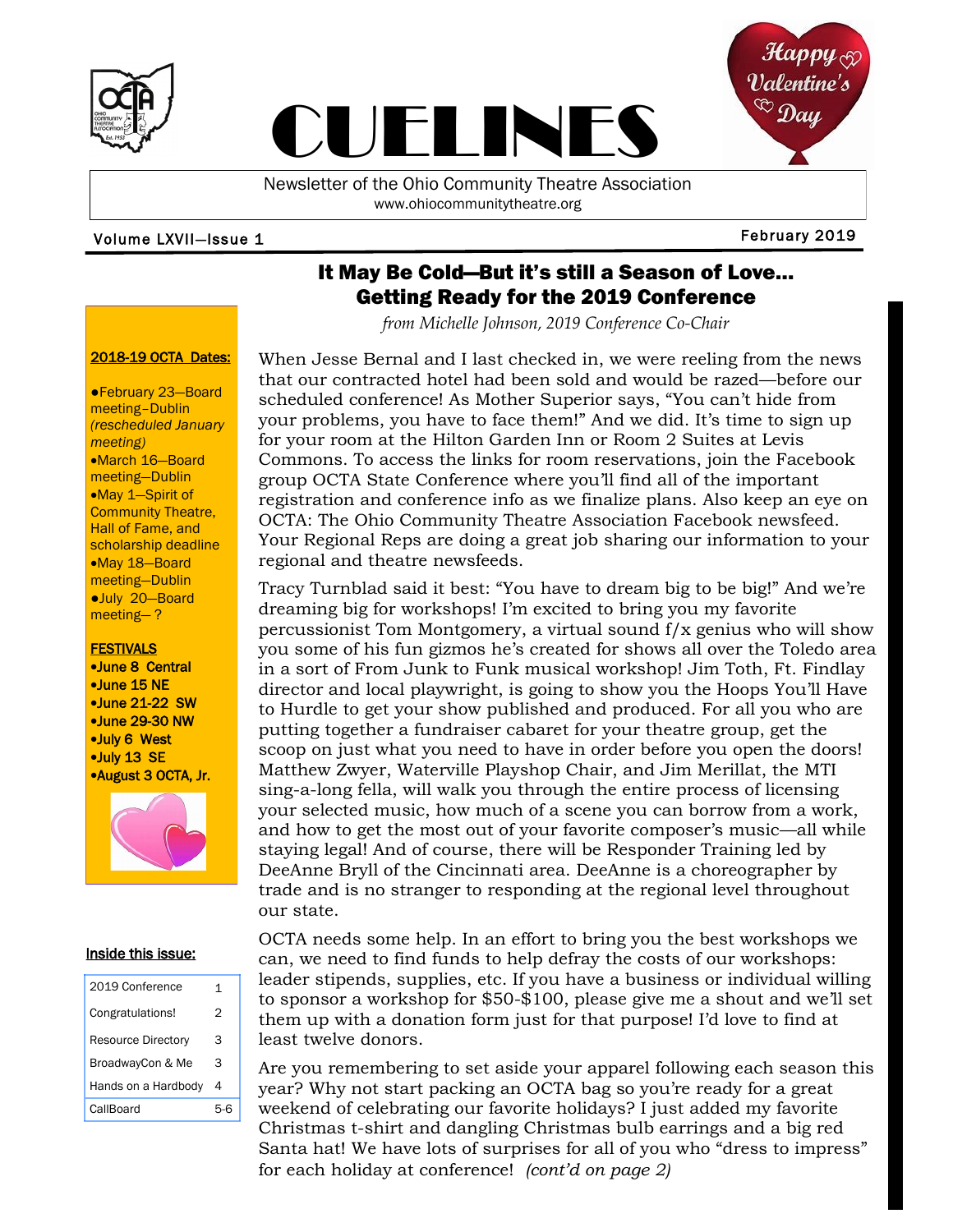| <b>CUELINES EDITOR</b><br><b>Christi Thomas</b><br><b>ADMINISTRATIVE OFFICE</b><br><b>Aara Wise</b><br>464 Sherwood Downs Road S<br>Newark, OH 43055<br>octa1953@gmailcom<br><b>BOARD OF DIRECTORS</b>                                                                                                                                         | (continued from page 1)<br>Happy Winter! Jesse and I are off to plan our menu and lock down<br>the excerpt schedule. It's almost Valentine's Day so remember:<br>People come into our lives for a reason! Take a minute or two to<br>send out that Valentine (and by a box or two to share at the<br>conference brunch). I just pulled out my Valentine's t-shirt so that<br>it's ready for my OCTA bag.<br>We'll see you in March with an updated OCTA for Dummies for |
|------------------------------------------------------------------------------------------------------------------------------------------------------------------------------------------------------------------------------------------------------------------------------------------------------------------------------------------------|-------------------------------------------------------------------------------------------------------------------------------------------------------------------------------------------------------------------------------------------------------------------------------------------------------------------------------------------------------------------------------------------------------------------------------------------------------------------------|
| <b>Joe Barton</b><br><b>President</b><br>Dawna Kornick<br><b>1st Vice President</b><br><b>Susan Metz-Guthrie</b><br>2nd Vice President ■<br>Kate Charlesworth-Miller 3rd Vice President<br>Susan Barzda<br>Secretary<br>Immediate Past President<br><b>Jesse Bernal</b><br>and Conference Co-Chair<br>Conference Co- Chair<br>Michelle Johnson | OCTA 2019: Seasons of Love!<br>Retired Executive Director Eleanor Smith has moved<br>into a new home. Since it's February, why not send<br>her a Valentine at: The Ashford on Broad, 4801 East<br>Broad Street, Apt 117, Whitehall, Ohio, 43213. She'd<br>love to hear from you!                                                                                                                                                                                        |
| <b>AT-LARGE BOARD MEMBERS</b><br><b>Kathie Brennan</b><br><b>Millie Butts</b><br>Jai Furlong-Pierce<br>John Grote<br><b>Mendell Hibbard</b><br>Wayne Kirsch<br>Jane Mancini<br>Dan Maloney<br>Jason Neymeiyer<br><b>Grant Perry</b><br><b>Carissa Sloan</b><br><b>REGIONAL REPRESENTATIVES</b>                                                 | Summer Logan is inviting everyone to the High School Musical<br>Theatre Festival, March 29-31, at Shawnee State University in<br>Portsmouth, Ohio. The festival is open to students currently<br>enrolled in grades 9-12. Participants will have the opportunity to<br>take classes, perform, and audition for scholarships and special<br>recognition. For more information, visit their website:<br>www.musicaltheatrefest.org.                                       |
| <b>CENTRAL</b><br><b>Gladys Haney</b><br><b>Tim Pierce</b><br><b>NORTHEAST</b><br><b>Tammy Carder</b><br><b>Sue Snyder</b><br><b>Deb Wentz</b>                                                                                                                                                                                                 | Any seniors who wish to audition for the SSU MT program can<br>apply for early acceptance through admissions: www.shawnee.edu/<br>offices/admission/apply.aspx.                                                                                                                                                                                                                                                                                                         |
| <b>NORTHWEST</b><br><b>Harley Antesky</b> Mitchell Antesky<br>Julie Bermudez Tammy & Dave Fitch<br><b>Brittany Seigneur-Harris</b>                                                                                                                                                                                                             | <b>Congratulations to</b><br>MTVarts who received the Knox County Chamber of Commerce<br>2018 Quality of Life Award which is given to a non-profit whose<br>work has enriched the lives of Knox County residents.                                                                                                                                                                                                                                                       |
| <b>SOUTHEAST</b><br><b>Frances Gibser</b><br><b>Sally Holmes</b><br><b>Linda Smith</b>                                                                                                                                                                                                                                                         | MTVarts grew from a vision to mount Peter Pan and<br>fly! No cash, few volunteers, just a dream. Twelve<br>years later, all-volunteer MTVarts has produced 42                                                                                                                                                                                                                                                                                                           |



years later, all-volunteer MTVarts has produced 42 shows and has a home-of-their-own at warehouse 14.

Sponsored and presented by Knox Community Hospital, the award is a cherished acknowledgment

that creating community theatre is hard work but so worth it. Many give thousands of hours of their time on and off the stage to engage, educate, and entertain. We love making theatre and hope to continue for many years to come.

Originally designed as a communication tool, MTVarts grew from a local theatre troupe, Bruce Jacklin & Company which offers dinner theatre at The Alcove Restaurant, a 100-year-old institution in historic Mount Vernon. Our first venture outside the dinner theatre realm was a 2007 production of Disney's *Beauty and the Beast*. In 2008, MTVarts was granted Public Charity Status 509(a)(2) and is tax exempt under section 501(c)(3) of the IRS. Congratulations to this innovative Central Region theater.

H

**SOUTHWEST Cindy Emmer** Kevin Noll Ray Lebowski John Masterson Amy Sullivan

**WEST** Niccole Amersdorfer Christi Thomas

www.octa1953.org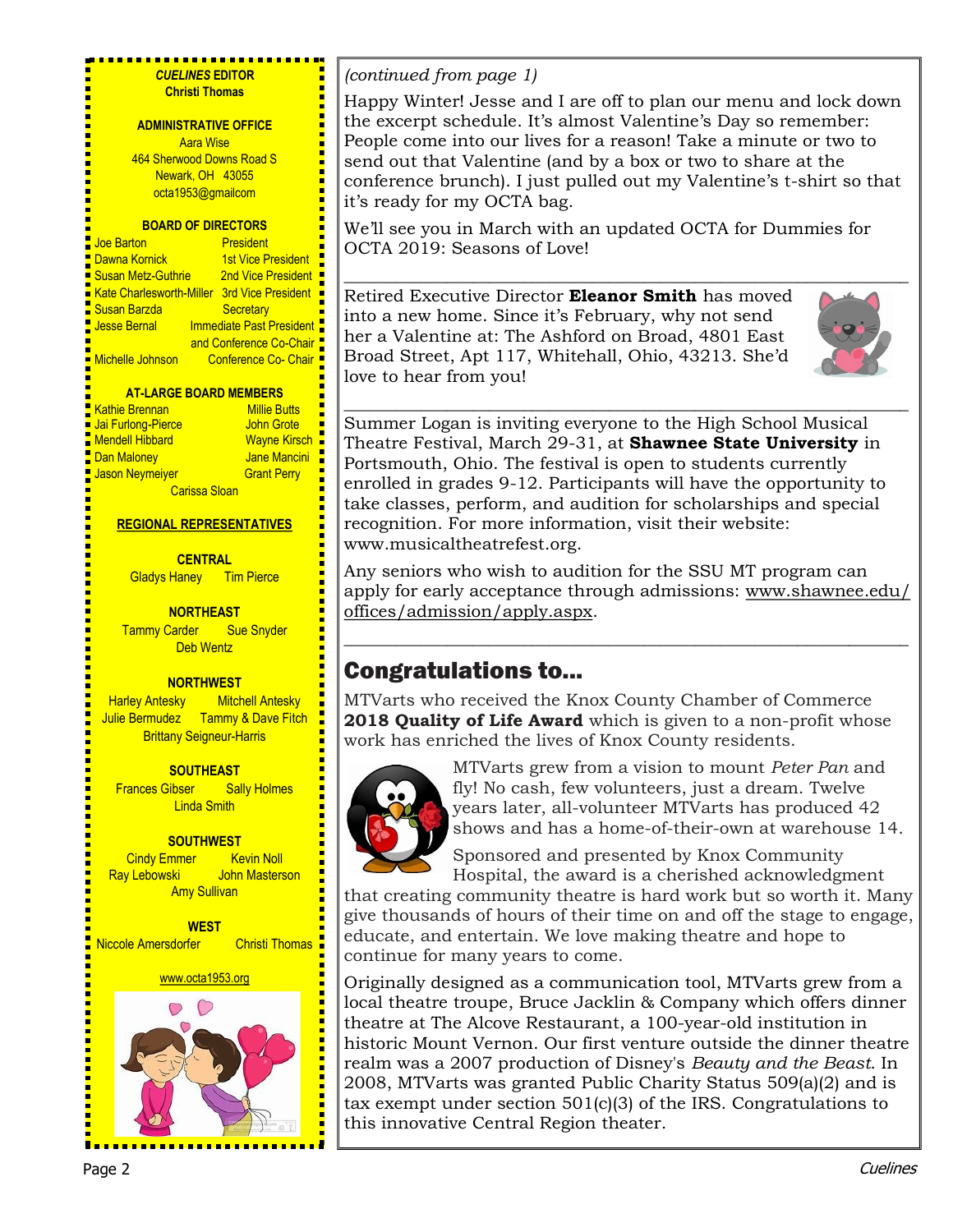# RESOURCE DIRECTORY

Looking for some set pieces or props? Can't figure out how to make that cool effect happen? Interested in knowing how someone else has done the show you're involved in? Then GET ON THE OCTA RESOURCE DIRECTORY!

All member theatres are asked to email your show lineups from the last four years to Mendell Hibbard at [hibbardm@ohiodominican.edu.](mailto:hibbardm@ohiodominican.edu) He is gathering your

information and will eventually produce an Excel spreadsheet for the membership to use on the OCTA website.

Who will the resource directory benefit?

Directors – learn from those who have done your show Tech people – you might find props and/or set pieces Planning committees – a catalog of produced shows is always good information

And it's SO SIMPLE! Please send to Mendell a) your theater group name and OCTA region; b) your show lineup (just the titles) for 2017, 2018, and 2019. He has heard from five of the member theatres, and the initial Excel sheet looks fabulous! It will be more valuable to everyone after YOUR theater gets in on it. Show lineups from our approximately 100 member theaters would provide a wonderful resource! So what are you waiting for? Get on it – we're all waiting for you!

 $\_$  , and the set of the set of the set of the set of the set of the set of the set of the set of the set of the set of the set of the set of the set of the set of the set of the set of the set of the set of the set of th

# **BroadwayCon and Me by Mendell Hibbard**

I have been attending BroadwayCon since its inception in 2016. For those of you who are unfamiliar with the event – it is a weekend in January where all us "theatre nerds" gather in New York City and celebrate the artform. Attending the event also happens to be a LOT of Broadway actors. They attend BroadwayCon as a part of a panel, an autograph session, a photograph session, or promoting their show. It is normal to see them walking about and having conversations with whoever wants to meet them.

One of the more striking things you see there (in addition to all the Broadway celebrities) is the number of high school students attending. They get involved in everything including cosplay. There are some attendees who think they are annoying. Personally, I love it. They are young theatre fans having a good time. They represent the future (both participants and consumers), so I'm happy to put up with their giddiness.

Last summer those of us who secured tickets to this year's Con were sent an email asking for suggestions for panel discussions. I sent in two – one, preparing a high school student for college auditions; and two, trends and strategies in community theatre. They came back to me asking if I would run the panel discussion about community theatre. I agreed (of course) to do it. I mean, how often is one asked to moderate a session in New York?

I was interested in adding some "star power" to the panel in order to attract people, and I was fortunate to get my wish. Christine Pedi from SiriusXM Radio agreed to join me and a couple of people I knew in New York (actor Anthony Logan Cole and stage manager Natalie Chernicoff). The discussion proved valuable to all who attended and I learned how valuable a thing OCTA is – there are NOT that many state theatre associations out there.

My goal for the discussion was to get a dialogue started that would continue past BroadwayCon. I started a Facebook chat group called ConArtists (see what I did there?). Its purpose is for theatre folks from all over the country to enjoy what we in Ohio have – dialogue with other theatre people. It's an open chat room, so feel free to join – it's the one with the Phantom and Christine as the wallpaper.

I will of course be at OCTA state conference, and I will have my purple BroadwayCon lanyard and ID on. Please feel free to stop me and chat about the event!

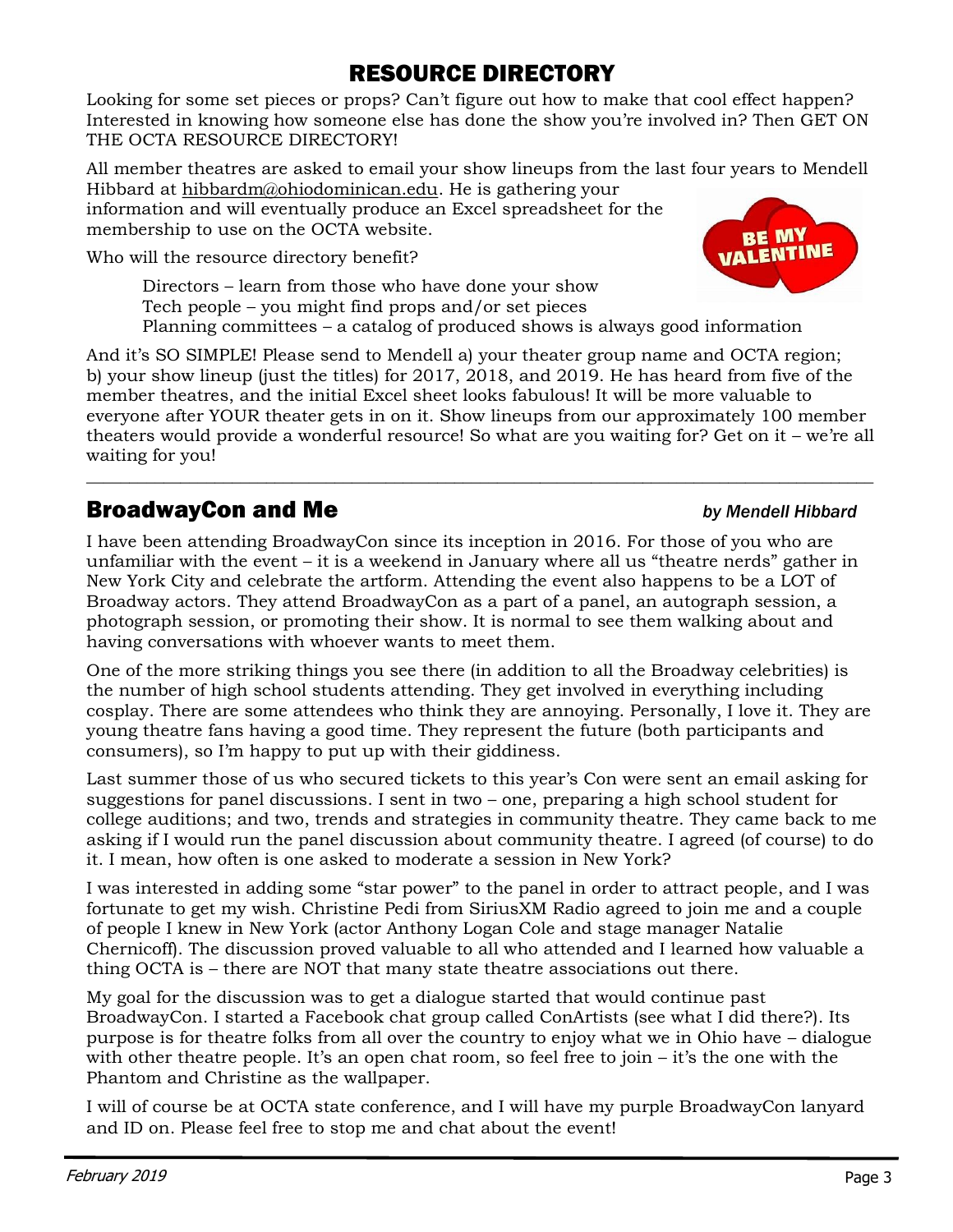## Hudson Players to Feature Truck from Original Broadway Show in *Hands on a Hardbody* Production *from Gary Maher*

A few years ago the Hudson Players became aware of a show called *Hands On A Hardbody*, fell in love with the great music by Amanda Green and Trey Anastasio of Phish, and the genuine stories of people, their struggles, and their dreams of how winning a truck in a contest could change their life. There was one problem however, to do the show you needed a truck: an actual truck on stage that would be able to be turned by the actors; was safe for indoor stage use (no gas tank, etc.); and was somewhat accessible. After not producing the show for a year or two because of these limitations, the board tackled the issue and set about finding a truck.

A few were located, some as far away as California. This of course presented a problem of accessibility. How is a truck from California going to get on a stage in Northeast Ohio? Research continued to be done, and finally a small note online in a chat area indicated an available truck in New Jersey. While at this point a couple other options for trucks had been located that may have worked, something about this option seemed to make sense, and this was the truck that was secured. Interestingly, during one of the calls where some truck capabilities and logistics were being discussed, a great fact emerged…this was the truck from the Broadway production; the actual centerpiece of the Broadway show! The Broadway truck was now going to be part of the 2018-19 season for The Hudson Players.

Of course the hard part was still ahead: getting the truck. To address, this four members of the Hudson Players, Tim Steiner, Dan Gerbracht, Will Crosby, and Gary Maher set out on a trek to New Jersey on January 12. The ride took approximately 7.5 hours and was followed by a night of rest at a local hotel. On the morning of the 13th they arrived at the warehouse to pick up the truck at 8 a.m. Of course the weather, which had been nice, decided to threaten snow. This meant the truck would need to be loaded, secured, and covered. This whole process took about 2.5 hours and was documented by a number of photographs. The truck was wrapped in plastic, covered, wrapped again, tarped, and wrapped again. The 7.5 hour journey there took approximately 9 hours on the return trip due to multiple stops to check on the truck, adjust the packaging, etc. Around 7:30 p.m., the group was met at the theater by a number of volunteers who helped unload (went much quicker), move the truck into the theater, and finally onto the stage. Amazingly it fit through the doorway with very little room to spare (theater doors had to be removed), but it made it.

Recently, as prep for the show for its audiences, the Hudson Players held a licensed screening of the multiaward winning *Hands On A Hardbody, The Documentary* so that audiences and actors could see the background on the contest the show was based on. This was well received and was an interesting precursor to the actual event.

Performance dates for the Hudson Players production of *Hands On A Hardbody* are February 1, 2, 8, 9, 10, 15, 16, 17, 22 & 23 at 8 pm (the 10th and 17th are 2 pm matinees). Tickets for the musical are available at [www.HudsonPlayers.com](http://www.hudsonplayers.com/) or by calling 330-655-8522.

Of course, any of you who saw the excerpt from this show last fall at the OCTA state conference – now is your chance to see the show in its entirety! Hudson Players perform at the Barlow Community Center, 41 South Oviatt Street in Hudson.

The musical unfolds as the audience meets ten down-on-their-luck Texans who enter a contest at a car dealership to see who can keep their hands on a Nissan truck "hardbody" the longest. The last man, or woman, standing while touching the truck gets to keep it. The players include boastful former winner Benny (Josh Larkin); Jesus-loving Norma (Jessica DeFrange); injured and out-of-work J.D. (Mark H. Durbin), and his devoted wife Virginia (Sharon Lloyd); hopeful dreamers Kelli and Greg (Korinne Carroll Courtwright and Kyle Burnett); sexy schemer Heather (Brooke Lytton); tough and funny Janis (Shelly Palumbo), and her biggest supporter husband Don (Elliott Ingersoll); hard-working Tex Mex Jesus (Santino Palma); troubled Marine Chris (Noah Meaux); boastful ladies' man Ronald (Adam Clifford Harris); sketchy dealership manager Mike (Sean Donovan); ex-beauty queen PR person Cindy (Jennifer Ranaudo Kubinski); and radio announcer Frank (Jacob Schafer.)

*Hands on a Hardbody* is directed by Will C. Crosby, with musical direction by Bridget Jankowski and choreography by Mo Martin.

If you are considering *Hands on a Hardbody* for your next season, don't miss this great opportunity to see it performed up close and personal. And we'll even let you touch the truck after the show…but you gotta wear gloves before you put the "hands on!"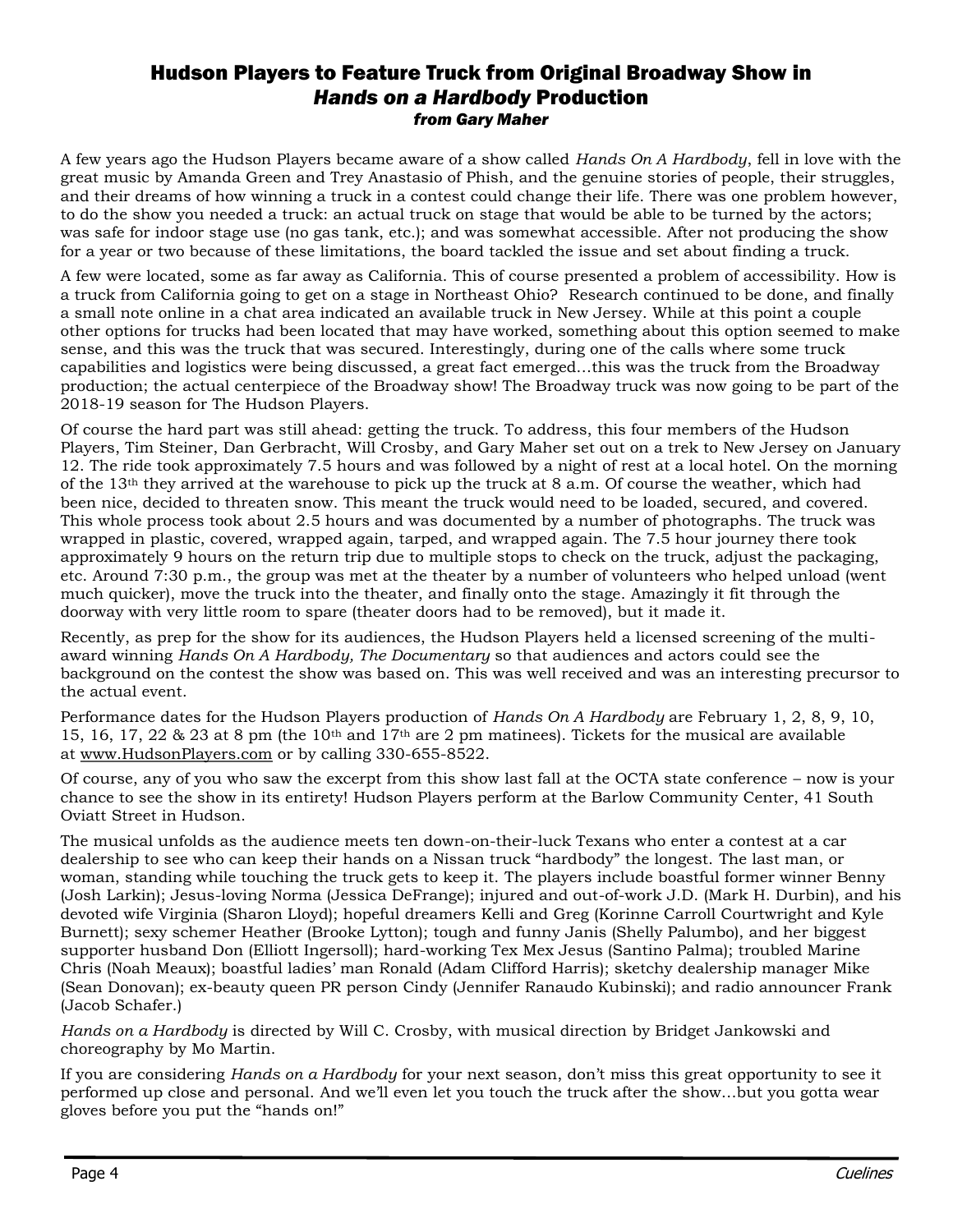## **Callboard**

*Callboard items should be sent to the Cuelines Editor. The April issue will have the Callboard items for April, May, and June.* 

## **Central Region**

| $02/01 - 02/10$ | Love Letters                                     | Out of the Box Community Theatre | 614-992-2930 |
|-----------------|--------------------------------------------------|----------------------------------|--------------|
| $02/01 - 03/02$ | The Savannah Sipping Society                     | <b>MTVarts</b>                   | 740-358-0168 |
| $02/08 - 02/23$ | Love/Sick                                        | Mansfield Playhouse              | 419-522-8140 |
| $02/08 - 02/24$ | The Curious Incident of the Dog in the NightTime | Curtain Players                  | 614-360-1000 |
| $02/15 - 02/23$ | Deathtrap                                        | The Lancaster Playhouse          | 740-974-6648 |
| $02/15 - 02/24$ | Saving Grace                                     | Galion Community Theatre         | 419-468-2662 |
| $03/01 - 03/09$ | The Little Prince                                | Portsmouth Little Theatre        | 740-353-7034 |
| $03/01 - 03/10$ | The Real Inspector Hound                         | Bucyrus Little Theatre           | 419-562-0731 |
| $03/08 - 03/17$ | Hello! My Baby                                   | Licking County Players           | 740-349-2287 |
| $03/08 - 03/17$ | On Golden Pond                                   | Mansfield Playhouse              | 419-522-8140 |
| $03/08 - 03/17$ | All the King's Men                               | Roundtown Players                | 740-474-5856 |
| 03/08-03/24     | Cabaret                                          | Little Theatre Off Broadway      | 614-875-3919 |
| $03/22 - 04/07$ | Doubt                                            | Curtain Players                  | 614-360-1000 |
| $04/26 - 05/05$ | The Curious Savage                               | Licking County Players           | 740-349-2287 |
| 04/26-05/05     | Making God Laugh                                 | Mansfield Playhouse              | 419-522-8140 |
| $04/26 - 05/12$ | It's Only a Play                                 | Little Theatre Off Broadway      | 614-875-3919 |
|                 |                                                  |                                  |              |

## **NorthEast Region**

| $01/25 - 02/03$ | Stage Fright                   | Coach House                                    | 330-434-7741 |
|-----------------|--------------------------------|------------------------------------------------|--------------|
| $02/01 - 02/16$ | God of Carnage                 | Twin Masks Performing Arts Center 330-888-3211 |              |
| $02/01 - 02/22$ | Hands on a Hardbody            | Hudson Players                                 | 330-655-8522 |
| $02/08 - 02/24$ | The High Road                  | Dover Players                                  | 440-782-0095 |
| $02/14 - 02/16$ | Dead and Deader                | <b>Wolf Creek Players</b>                      | 330-825-3814 |
| $02/15 - 03/09$ | Mamma Mia!                     | Olde Towne Hall Theatre                        | 440-327-2909 |
| $03/01 - 03/10$ | Mamma Mia!                     | <b>Carnation City Players</b>                  | 330-821-8712 |
| 03/08-03/23     | Dead Certain                   | Chagrin Valley Little Theatre                  | 440-247-8955 |
| 03/08-03/24     | <b>Brighton Beach Memoirs</b>  | Medina County Show Biz Company                 | 330-722-5776 |
| 03/08-03/24     | Chapter Two                    | Trumbull New Theatre                           | 330-652-1103 |
| $03/22 - 04/14$ | Mamma Mia!                     | Chagrin Valley Little Theatre                  | 440-247-8955 |
| $04/11 - 04/13$ | Kalamazoo                      | <b>Wolf Creek Players</b>                      | 330-825-3814 |
| $04/11 - 04/14$ | The Adventures of Dr Doolittle | Medina County Show Biz Co.                     | 330-722-5776 |
| $04/19 - 05/04$ | Emma                           | Western Reserve Playhouse                      | 330-620-7314 |
| $04/26 - 05/11$ | Middletown                     | Chagrin Valley Little Theatre                  | 440-247-8955 |
| $04/26 - 05/11$ | Beehive                        | Olde Towne Hall Theatre                        | 440-327-2909 |
| $04/26 - 05/18$ | Pirates of Penzance            | Hudson Players                                 | 330-655-8522 |
|                 |                                |                                                |              |

## **Northwest Region**

| $02/01 - 02/09$ | Side by Side by Sondheim          | Harlequins, Inc.             | 419-621-1311 |
|-----------------|-----------------------------------|------------------------------|--------------|
| $02/07 - 02/17$ | Daddy's Dyin', Who's Got the Will | Fort Findlay Playhouse       | 567-525-3636 |
| $02/14 - 02/17$ | Disney's The Little Mermaid       | 3B Productions               | 419-865-5533 |
| $02/15 - 02/23$ | Escanaba in Da Moonlight          | Oregon Community Theatre     | 419-691-1398 |
| $02/15 - 02/24$ | The Music Man                     | <b>Black Swamp Players</b>   |              |
| $02/15 - 02/24$ | Twelve Angry Jurors               | Ritz Players                 | 419-448-8544 |
| $02/22 - 03/03$ | Ripcord                           | Playmakers Civic Theatre     | 419-734-5044 |
| $03/01 - 03/10$ | Kitchen Witches                   | Genoa Civic Theatre          | 419-855-3103 |
| $03/01 - 03/10$ | Sex Please, We're Sixty           | Williams County Comm Theatre | 419-636-6400 |
| $03/29 - 04/07$ | Sabrina Fair                      | Archbold Comm Theatre        | 419-264-5717 |
| $04/05 - 04/14$ | A Flea in Her Ear                 | Toledo Rep                   | 419-243-9277 |
| $04/05 - 04/14$ | Lie, Cheat, and Genuflect         | Wapakoneta Theatre Guild     | 419-738-2248 |
| $04/12 - 04/14$ | 9 to 5                            | Waterville Playshop          | 419-270-1204 |
| 04/25-04/28     | Hello Dolly!                      | Fort Defiance Players        | 419-782-7529 |
|                 |                                   |                              |              |